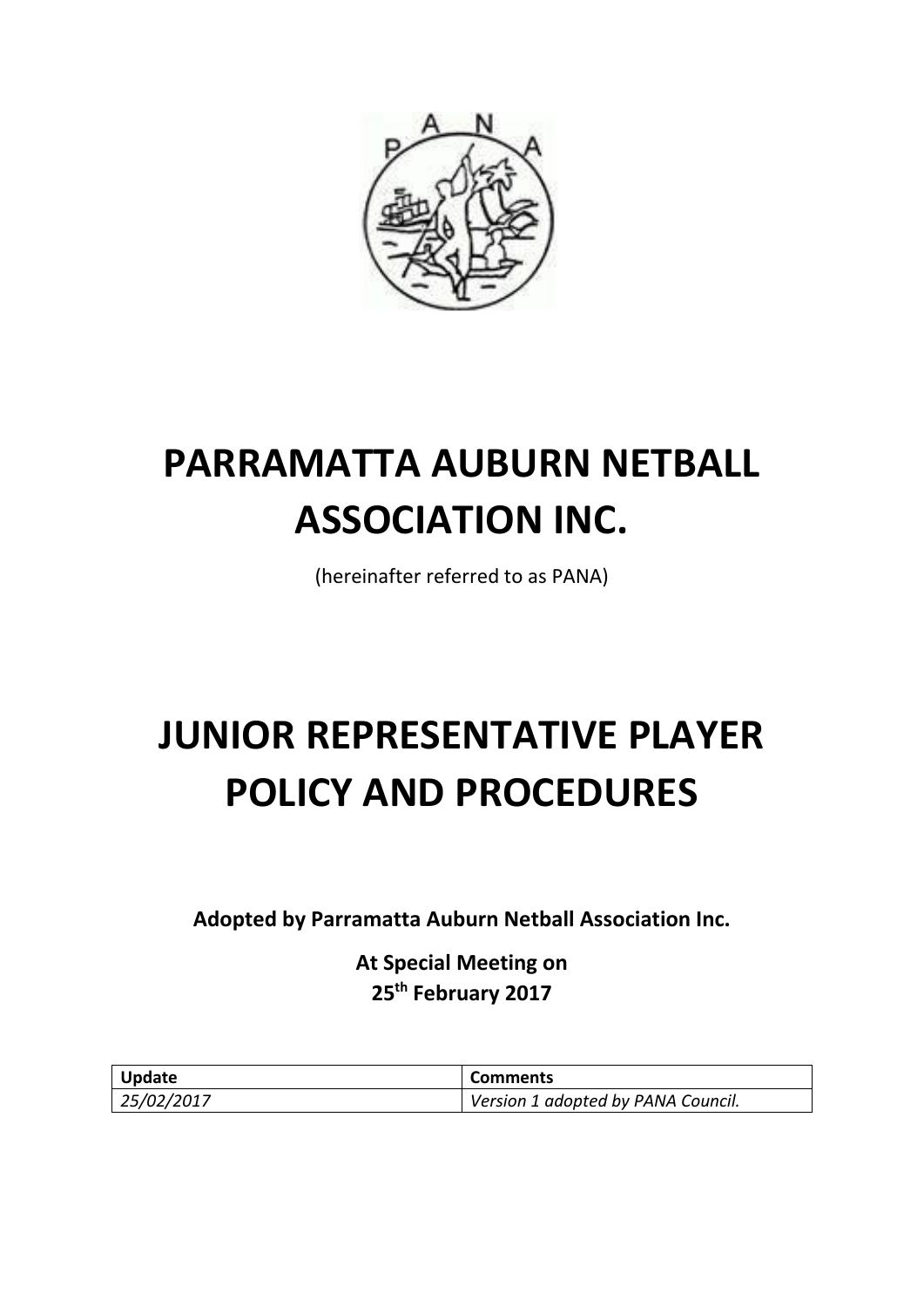

### **TABLE OF CONTENTS**

#### *Page*

|              | Aim                                                              |  |   |
|--------------|------------------------------------------------------------------|--|---|
| 2.           | Teams/Squads to be Selected                                      |  | ર |
| 3.           | <b>Selection Criteria</b>                                        |  | ξ |
| $\mathbf{4}$ | <b>Selection Process</b>                                         |  | 4 |
| 5.           | Junior Representative Player/Parent Commitments and Expectations |  | 4 |
|              |                                                                  |  |   |

## Appendix

| Junior Representative Player's Agreement |  |
|------------------------------------------|--|
|                                          |  |

\*\*\*\*\*\*\*\*\*\*\*\*\*\*\*\*\*\*\*\*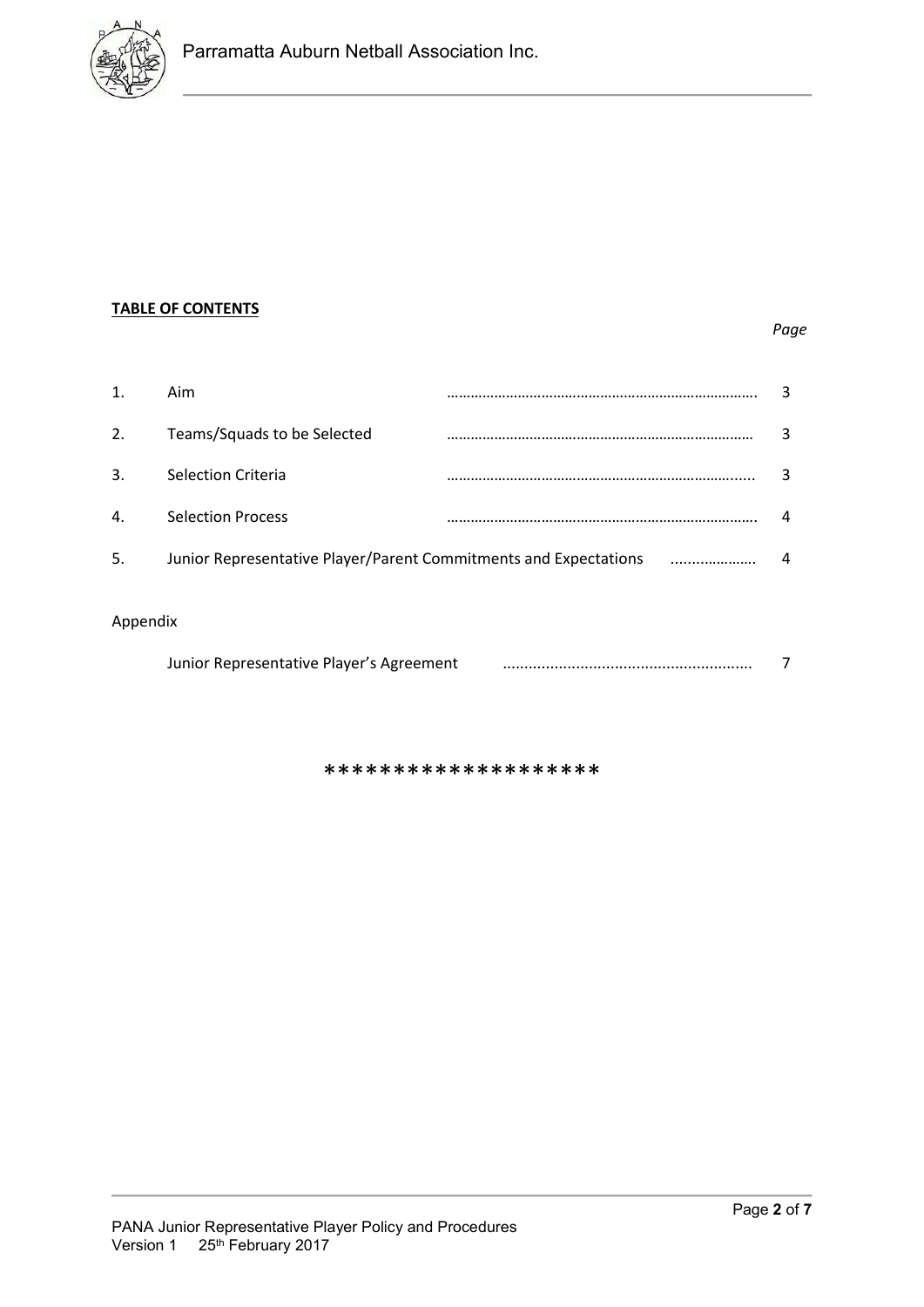

#### **1 AIM**

This policy has been developed to clearly outline to both players and parents the procedure involved in being a PANA Junior Representative Player.

Parts of this policy are to be read in conjunction with the PANA Representative Selection Policy and Procedures.

## **2 TEAMS/SQUADS TO BE SELECTED**

- 1) 12 to 15 years Representative Teams,
- 2) 12 to 15 years Talent Development Teams (if adequate numbers) and
- 3) 11 years Development Squad

## **3 SELECTION CRITERIA**

- 1) All applicants for selection must be current financial members of Netball NSW and PANA players from previous year must be financial with the Association.
- 2) Players must attend final trials, except in extenuating circumstances:
	- i. If a player is unable to attend final trials due to extenuating circumstances, a letter must be sent to the PANA Secretary, at least one week prior to the selection, stating reason and documentary evidence supporting the absence.
	- ii. If a player has an injury or is ill, attendance at the trial is still required and the player must provide medical documentation that clearly states when participation in court work can resume.
- 3) Nomination forms will be available on the PANA website and at the PANA Clubhouse.
- 4) All players requesting to trial for Junior Representative Program (11-15years inclusive) must submit a completed PANA Nomination Form (signed by both parent and player) by the due date set by the Representative Convenor.
- 5) Late applications may not be accepted.
- 6) If a player accepts a position in any PANA Representative team they must register with a PANA Affiliated Club for the year of their representation and play in the Junior PANA Saturday competition.

## **4 SELECTION PROCESS**

1) All players who nominate for squads will be accepted and complete the preseason training before final selections. All players must be financial (no outstanding fees) with PANA or Netball NSW before being admitted into squads.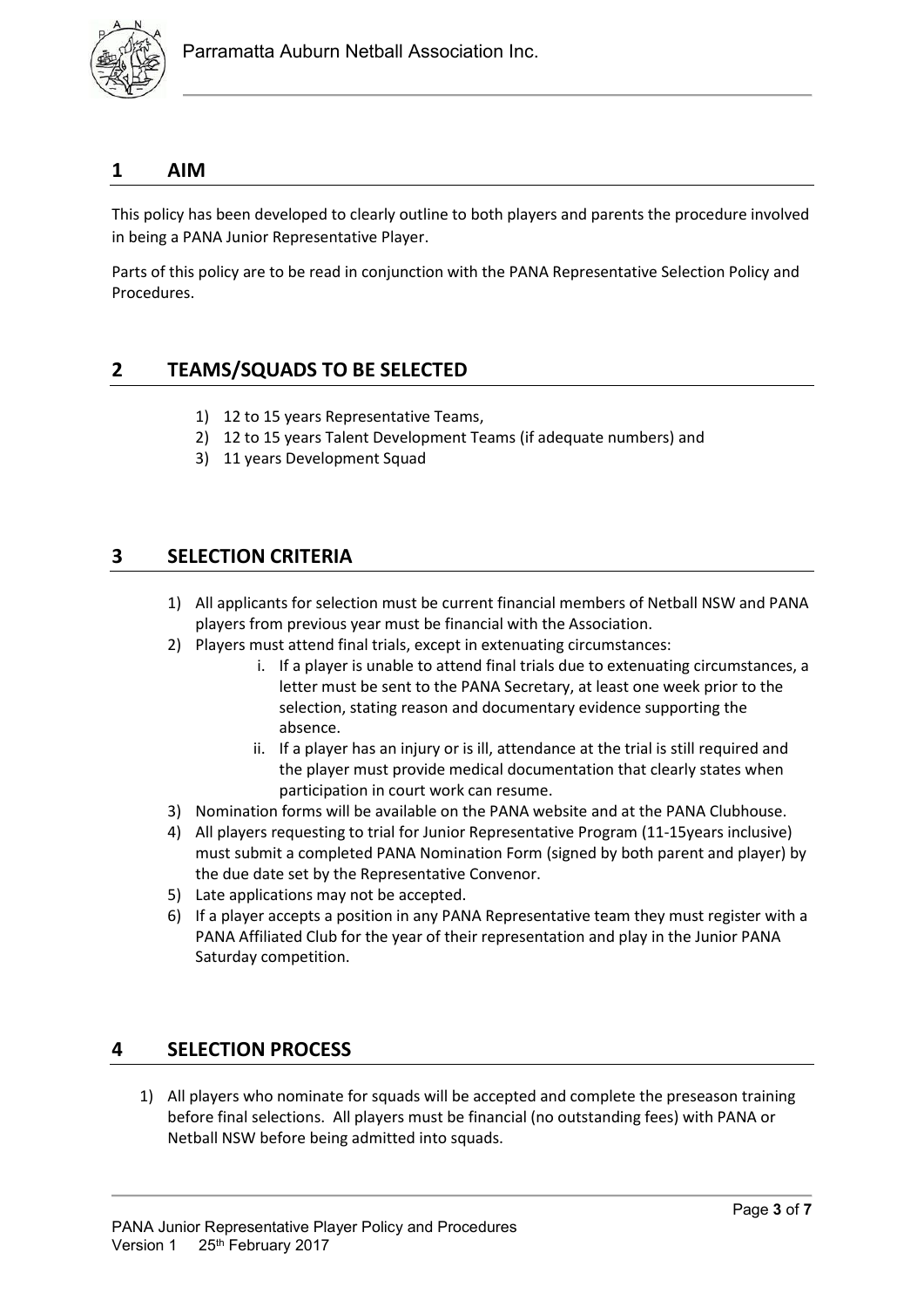

- 2) All parents of players must attend a compulsory parent meeting at the beginning of the first squad training session. NOTE: Players will not be allowed to train until parents have attended this meeting.
- 3) Squads will train for up to ten (10) weeks prior to the Christmas break.
- 4) Final selection trials shall be conducted early in the following year (year of competition); the date will be advised by the Representative Convenor.
- 5) The PANA Executive shall notify the Selection Committee, of the eligibility or otherwise of player nominations prior to the selection. *Please refer to detail 5 Ratification of Nominated Players in the PANA Representative Selection Policy and Procedures.*
- 6) The Representative Convenor will create a record of selection trial games detailing the number of games and positions played by each nominee.
- 7) Names of players selected into teams/squads will be notified to Executive for ratification.
- 8) Names of players selected into teams/squads will be posted on the PANA website as soon as practical after ratification.
- 9) If a player withdraws from a Junior Representative Team after selection, the Selectors, in consultation with the Representative Team Coach, may select a replacement from the Talent Development Team (if available) or from the original squad list.
- 10) If a player subsequently withdraws from a Talent Development Team (if available) after selection, the Selectors, in consultation with the Talent Development Team Coach may select a replacement.

## **5 Junior Representative Player/Parent Commitments and Expectations**

**All Junior Representative Players will not be allowed to play Junior Representative Netball for PANA if they intend to play, coach or officiate for another Association.**

- 1) All Junior Representative players and parents must sign the Junior Representative Player's Agreement when accepting their position in a PANA Junior Representative Team. All Agreements must be signed, emailed or given to the Representative Convenor no more than 2 days after acceptance of position. Players will not be considered part of the team until the Agreement has been signed.
- 2) All Junior Representative players are expected to give priority to their representative commitments over other sporting commitments.
- 3) Players selected into the Junior Representative Program are expected to attend and be punctual for all sessions (including bonding night) as scheduled by PANA and their coach, even if injured. Training sessions are compulsory. Players must inform the Coach/Manager if there is any reason to be late.
- 4) Players need to inform the Coach/Manager of any injury and provide the appropriate documentation to the Coach/Manager stating nature of injury, how it will impact on training and if a modified Program needs to be followed.
- 5) Non-attendance at three (3) training sessions without sufficient notification could result in your position in the team being forfeited.
- 6) Any absence must be submitted in writing to the Coach/Manager, accompanied by supporting medical documentation.
- 7) All Representative players are expected to listen to instructions, ask questions if they need clarification and to be the best they can be.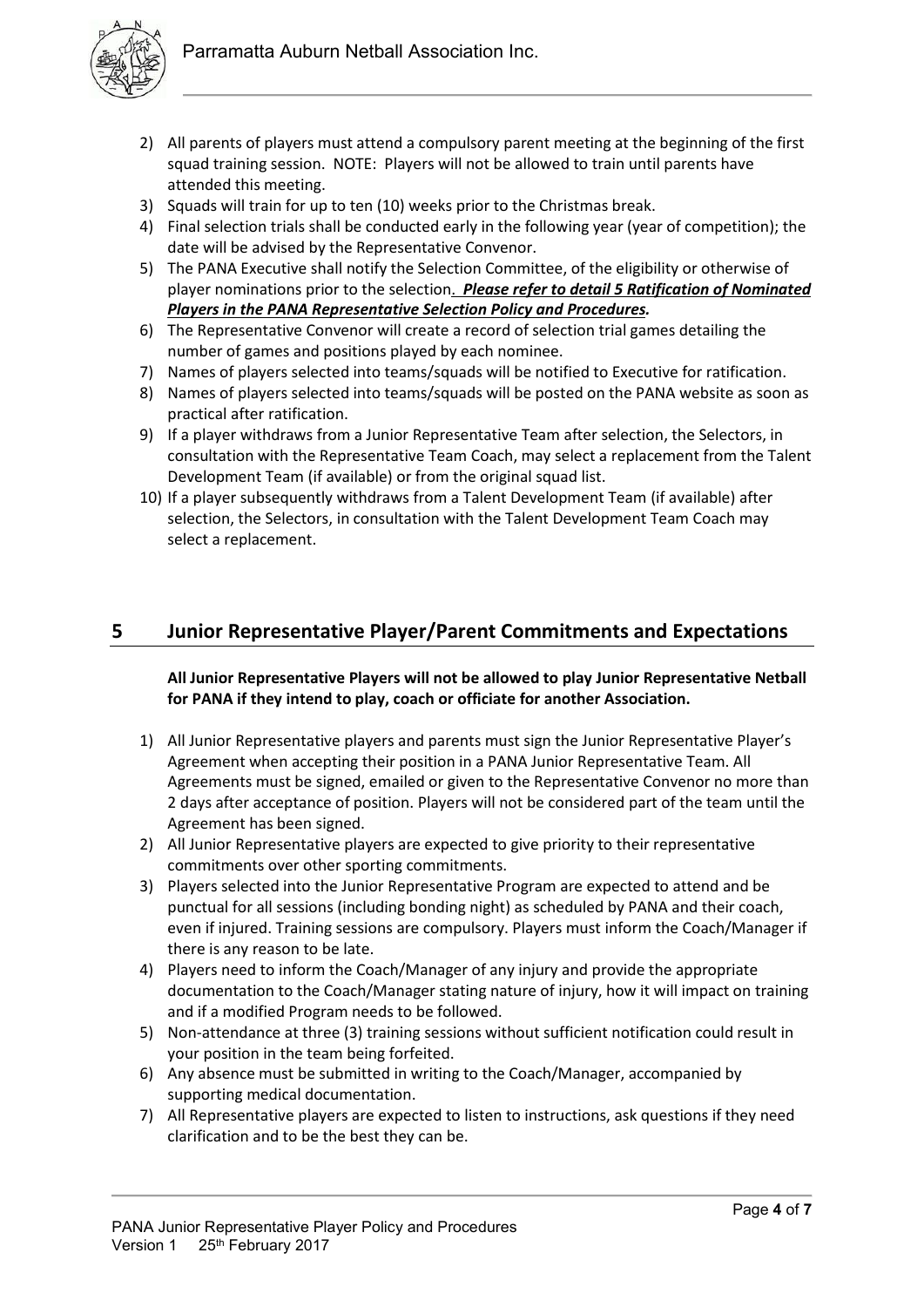

- 8) All State Age Representative teams will be required to train two (2) nights per week (Monday and Wednesday) and attend approximately five (5) carnivals and the three (3) days for State Age Championships.
- 9) Talent Development Teams (including 11s) will train one (1) night per week Monday or Wednesday (Coach to advise of chosen night) and attend approximately five (5) carnivals.
- 10) Training is held at the Marie Dunn Netball Courts, Wyatt Park, Percy Street, Lidcombe.
- 11) All players must be in attendance at Saturday Competition Games for their Club throughout the Winter Competition (before and after State Age).
- 12) All players must be willing to participate in skill or drill demonstrations during the season, approximately two (2), as directed by the Coaching Convenor and the Team Coach.
- 13) PANA 14s and 15s State Age Teams are required to play in the PANA senior competition on an invitational basis on Saturday afternoons both before and after State Age.
- 14) Players selected into the Junior Representative Program are expected to be available to take the court for all games scheduled throughout the Representative Competition.
- 15) Players must submit all forms as requested by the Representative Convenor.
- 16) When the Netball NSW State Age Championships are held at venues which require travel and accommodation, all players must attend, travel and reside with the team for the entire Championships as organised by PANA. Any applicable levies will be advised after the PANA Executive meeting in October prior to final selections.
- 17) Players selected into Junior Representative Program must wear PANA specified uniform at all training, games and events attended as a Representative of PANA. For costs *please refer to the current PANA Representative Uniform Requirements and Price List.*
- 18) Players selected into the Junior Representative Program should hold a current Netball Australia Umpiring Theory Examination Pass (with exception of the 11's Squad). The certificate should be submitted to the Representative Manager.
- 19) Winter Competition Playing regulations apply to all PANA Junior Representative players.
- 20) All Junior Representative players and parents are expected to participate in fundraising activities conducted by PANA throughout the season. This may include chocolate fundraising.
- 21) All Junior Representative Parents will be expected to assist at the PANA BBQ for two (2) allocated Saturdays in the season and canteen on the PANA Junior Representative Carnival.
- 22) Failure to complete any of the required fundraising duties will result in a \$100.00 fine.
- 23) All Junior Representative players will be expected to attend the Annual PANA Presentation Night, held in October each year, attend the season opening day and march in the March Past in their Representative playing uniform.
- 24) Pay all representative costs by the due date. Members citing financial hardship may apply in writing to the PANA Treasurer pana\_treasurer@hotmail.com to arrange a payment plan. Application for a payment plan must be made before the due date of fees.
- 25) All Junior Representative players once registered with a PANA Affiliated Club will be insured under Netball NSW Insurance scheme, but additional insurance cover may be obtained at the players/parent own expense.
- 26) All players must behave in an appropriate manner by:
	- i) following Netball NSW Code of Conduct for players and spectators
	- ii) following PANA Junior Representative Policy and Procedures
	- iii) Refrain from smoking and/or consuming alcohol within the confines of players, courts and tent areas while Association and/or Netball NSW events are in progress.
- 27) Be subject to suspension or dismissal from any team if proven guilty of breaching the Code of Conduct relevant to the particular situation.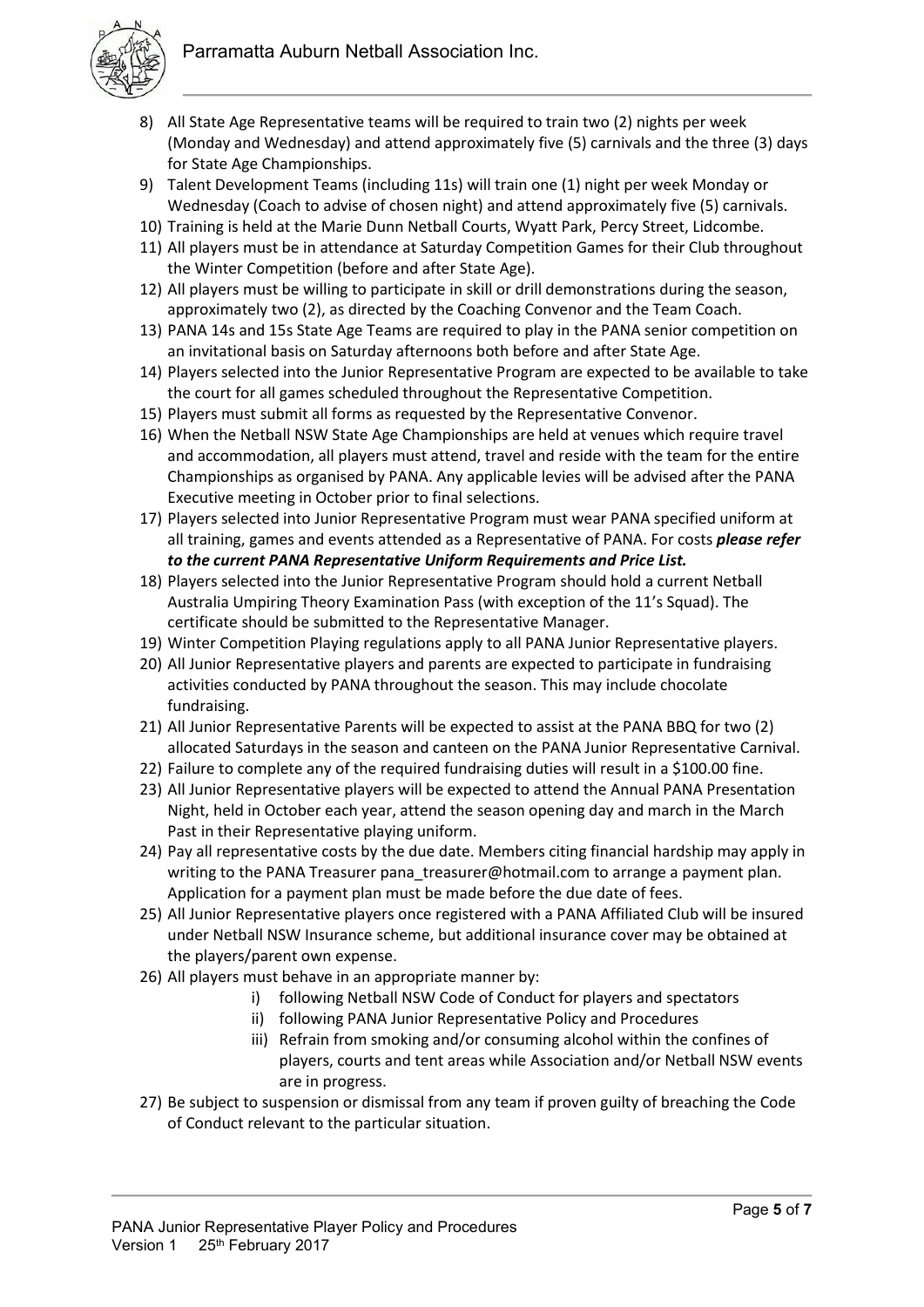

- 28) Accept and understand that selection does not entitle any player to 100% court time at carnivals or Championships. Accept the 30% rule at Stage Age Championships as imposed by Netball NSW.
- 29) Agree to accept the decision of the Coach as to the selection of the team to play in each match, and to accept directions of the Manager or other Association Officials.